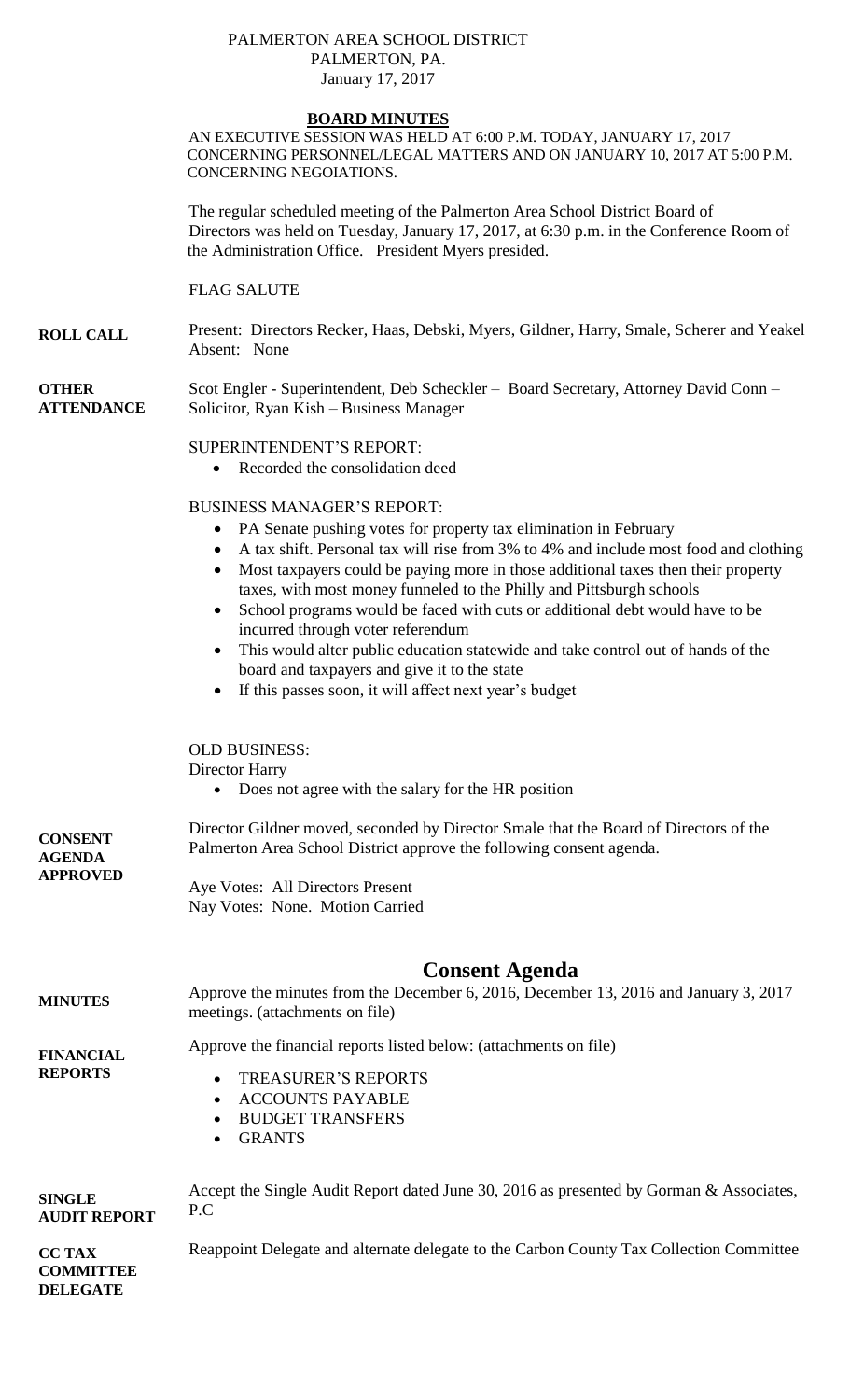| <b>EXTRA</b><br><b>CURRICULAR</b><br><b>POSITIONS</b>               | January 17, 2017<br>Approve the following extracurricular positions for the 2016-2017 school year:                                                                                                                                                                                                                                                                                                                        |                                                                                                                                                        |                                                                                                                       |  |  |
|---------------------------------------------------------------------|---------------------------------------------------------------------------------------------------------------------------------------------------------------------------------------------------------------------------------------------------------------------------------------------------------------------------------------------------------------------------------------------------------------------------|--------------------------------------------------------------------------------------------------------------------------------------------------------|-----------------------------------------------------------------------------------------------------------------------|--|--|
|                                                                     | Michael Englert<br>Tom Pasquariello<br><b>Austin Cseh</b><br><b>Michael Martinez</b><br>Jen Danzeisen                                                                                                                                                                                                                                                                                                                     | <b>Volunteer Wrestling Coach</b><br><b>Volunteer Wrestling Coach</b><br>1/2 Assistant Track Coach<br><b>Volunteer Track Coach</b><br>Head Tennis Coach | Volunteer<br>Volunteer<br>Stipend pending contract negotiations<br>Volunteer<br>Stipend pending contract negotiations |  |  |
| <b>RESIGNATION</b>                                                  | Accept the resignation of Vicki J. Kistler from the substitute list as of December 16, 2016                                                                                                                                                                                                                                                                                                                               |                                                                                                                                                        |                                                                                                                       |  |  |
| <b>REFUND</b><br><b>PENALTY</b>                                     | Refund the penalty amount of Ms. Christine McGuire's Real Estate Tax bill,<br>ID 42A-48-Q103.01, in the amount of \$643.31.                                                                                                                                                                                                                                                                                               |                                                                                                                                                        |                                                                                                                       |  |  |
| <b>TUITION RE-</b><br><b>IMBURSEMENT</b>                            | Approve the attached tuition reimbursement                                                                                                                                                                                                                                                                                                                                                                                |                                                                                                                                                        |                                                                                                                       |  |  |
| <b>DONATIONS</b>                                                    | Accept the donation for the Palmerton High School Girls' Basketball Program in memory of<br>Geno Roberts from Jeffrey and Debra Lutz                                                                                                                                                                                                                                                                                      |                                                                                                                                                        |                                                                                                                       |  |  |
|                                                                     | Accept the donation from the Aetna Foundation in the amount of \$120.00 by an anonymous<br>Aetna-affiliated donor                                                                                                                                                                                                                                                                                                         |                                                                                                                                                        |                                                                                                                       |  |  |
| <b>TAX COLLECTOR</b><br><b>COMPENSATION</b><br><b>RESOLUTION</b>    | Approve the attached Tax Collector Compensation Resolution. (attachment on file)                                                                                                                                                                                                                                                                                                                                          |                                                                                                                                                        |                                                                                                                       |  |  |
|                                                                     | <b>End of Consent Agenda</b>                                                                                                                                                                                                                                                                                                                                                                                              |                                                                                                                                                        |                                                                                                                       |  |  |
| <b>LCCC</b><br><b>BUDGETS</b>                                       | Director Haas moved, seconded by Director Scherer that the Board of Directors of the<br>Palmerton Area School approve the 2017-2018 Operating Budget in the amount of \$142,669<br>and the Capital Budget in the amount of \$55,024 for the Lehigh Carbon Community College                                                                                                                                               |                                                                                                                                                        |                                                                                                                       |  |  |
|                                                                     | Aye Votes: All Directors Present<br>Nay Votes: None. Motion Carried                                                                                                                                                                                                                                                                                                                                                       |                                                                                                                                                        |                                                                                                                       |  |  |
| <b>CHANGE ORDER</b>                                                 | Director Smale moved, seconded by Director Gildner that the Board of Directors of the<br>Palmerton Area School approve Change Order Number 001, Ace Electric, Inc, Project<br>#1043615.003. Various items listed increasing the contract sum. The Contract Sum will be<br>increased by this Change Order in the amount of \$91,919.25                                                                                     |                                                                                                                                                        |                                                                                                                       |  |  |
| Aye Votes: All Directors Present<br>Nay Votes: None. Motion Carried |                                                                                                                                                                                                                                                                                                                                                                                                                           |                                                                                                                                                        |                                                                                                                       |  |  |
|                                                                     | <b>INFORMATION ITEMS:</b> (attachments on file)<br>Enrollment, December 31, 2016<br>$\bullet$<br><b>State Ethics Forms</b><br>$\bullet$<br>LCCC Board Meeting Minutes, December 1, 2016<br>$\bullet$<br>LCCC President's Desk Newsletter, January 2017<br>$\bullet$<br>Single Audit Report, fiscal year ended June 30, 2016<br>$\bullet$<br><b>Board Member Listing</b><br>$\bullet$<br><b>Board Summary</b><br>$\bullet$ |                                                                                                                                                        |                                                                                                                       |  |  |
|                                                                     | PUBLIC PARTICIPATION:<br>Nick Lobach - PHS Senior<br>Questions on the strike<br>$\bullet$<br>Ben Winn<br>Strike – Supports teachers and union's proposal<br>Joshua Krebs                                                                                                                                                                                                                                                  |                                                                                                                                                        |                                                                                                                       |  |  |
|                                                                     |                                                                                                                                                                                                                                                                                                                                                                                                                           |                                                                                                                                                        |                                                                                                                       |  |  |
|                                                                     |                                                                                                                                                                                                                                                                                                                                                                                                                           |                                                                                                                                                        |                                                                                                                       |  |  |
|                                                                     |                                                                                                                                                                                                                                                                                                                                                                                                                           |                                                                                                                                                        |                                                                                                                       |  |  |
|                                                                     | Jason Behler                                                                                                                                                                                                                                                                                                                                                                                                              | Encourages further negotiations between both sides<br>Encourages negotiations without the attorney                                                     |                                                                                                                       |  |  |

Questions on the strike and the agreements